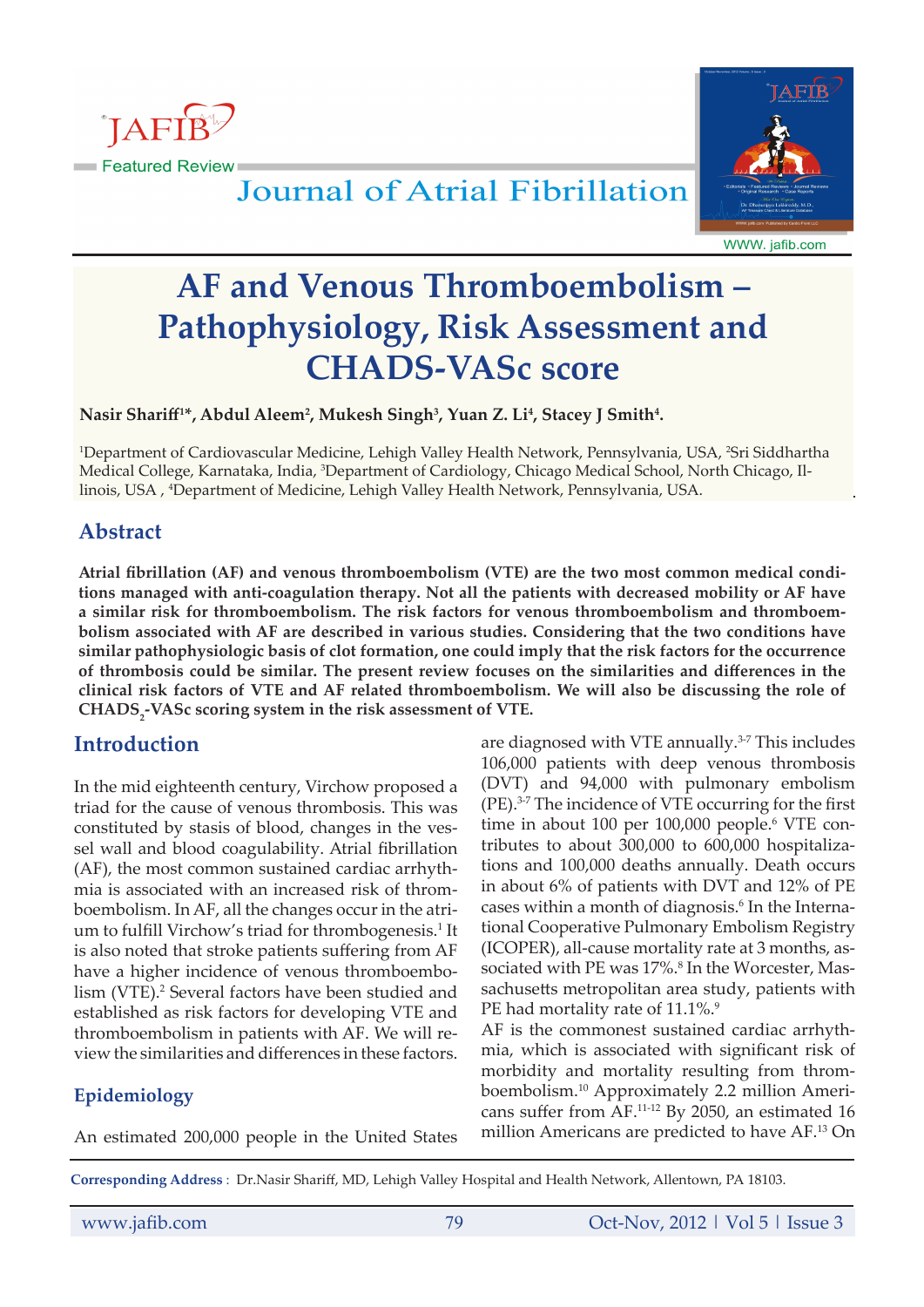screening of patients with ischemic stroke, AF is recognized in 6.7% of patients on routine electrocardiogram, 10.6% on 24 hour Holter and 15.6% with 7 day event monitor.<sup>14</sup> While the stroke risk is increased by 5 folds by AF, this risk is not homogeneous as it is altered by other stroke risk factors.10

### **Pathophysiology**

Hemostasis is primarily a protective mechanism of reducing bleeding after vascular injury. In situations of endothelial dysfunction, stasis or hypercoagulability, there is increased activation of this protective mechanism resulting in thrombosis. Arterial and venous thromboses are two pathophysiologically distinct entities with different clinical presentations and management strategies. Arterial thrombosis generally develops as a result of underlying vascular abnormalities, typically atherosclerotic disease and is largely a phenomenon of platelet activation. Unlike arterial thrombosis, venous thrombosis occurs in regions of sluggish blood flow and is largely a matter of activation of the clotting system.<sup>15</sup> The venous clots are relatively larger in size compared to arterial clots and are composed predominantly of fibrin enmeshed with cellular components including red blood cells. Activation of the coagulation system is the primary cause of venous thrombosis and precedes platelet activation and aggregation.16 Surgery or trauma may cause direct injury to the vessels resulting in exposure of the subendothelial tissue factor (TF). This however, is not common in non-surgical patients with VTE. Venous stasis promotes thrombus formation by not flushing out the activated coagulation factors from endothelial dysfunction. Circulating TF-bearing microparticles are also suggested to play an important role in VTE. These particles attach to activated endothelial cells and transfer TF to them initiating coagulation reactions and clot formation.17-18 This is different from thrombus formation in the arterial system. The TF-bearing micro-particles may also contribute to the hypercoagulable state associated with disease conditions with an increased risk of DVT.17-19 In patients with AF, there is abnormal stasis of blood in the atrium with endothelial dysfunction, and hypercoagulable states resulting in thrombus formation.1,20 Systemic fibrinogen and fibrin D-dimer levels are elevated in patients with persistent and paroxysmal AF which increases the

procoagulant state.<sup>1</sup> Both von Willebrand factor and TF are also over expressed in the atrial endothelium of patients with AF who have a history of thromboembolism.1 AF seems to fulfill the Virchow's triad for thrombogenesis, and the thrombus formed has a 'venous-type clot'. These findings are suggestive of similar pathophysiologic basis for clot formation for VTE and AF, which may imply similar risk factors for the occurrence of thrombosis. This could also explain for the success of anticoagulants and not antiplatelets in the prevention of VTE and AF related strokes.<sup>21-23</sup>

### **Risk Factors for VTE and AF Thromboembolism**

Systematic reviews of epidemiologic cohorts and clinical trials have identified various risk factors associated with AF and their impact on stroke.<sup>24-25</sup> The risk factors and their adjusted relative risk (RR) as described by the Stroke in AF Working Group are: previous stroke/transient ischemic attack (TIA) (RR 2.5), age (RR 1.5/decade), hypertension (RR 2.0), diabetes (RR 1.8) and female gender (RR 1.6).24-25 Congestive heart failure (CHF) history was not associated with stroke risk in this study, although moderate systolic dysfunction was still an independent predictor. In a systemic review by the National Institute of Health and Clinical Evidence (NICE), history of stroke or TIA, advanced age, hypertension and structural heart disease were predictors of stroke.25 Diabetes mellitus and gender were not significant factors to predict stroke risk in this review. The CHADS<sub>2</sub> score was derived by adding the AF investigators and Stroke Prevention in AF (SPAF) -1 trials.<sup>26</sup> The factors included were CHF, hypertension, age > 75 years, diabetes mellitus, and prior stroke/TIA. This scoring was simple and was validated in assessing the risk of thromboembolic stroke in patients with AF. However, it could not differentiate very low risk group from low risk and intermediate risk groups.<sup>26</sup> To further refine and define the risk of stroke in AF patients, the European Society of Cardiology came up with the CHADS-VASc score to complement the CHADS2 scheme.<sup>27</sup> In this the major risk factors were age > 75 years and previous stroke/TIA (with allocated two points); the non-major risk factors were CHF, hypertension, diabetes mellitus, age between 65 years and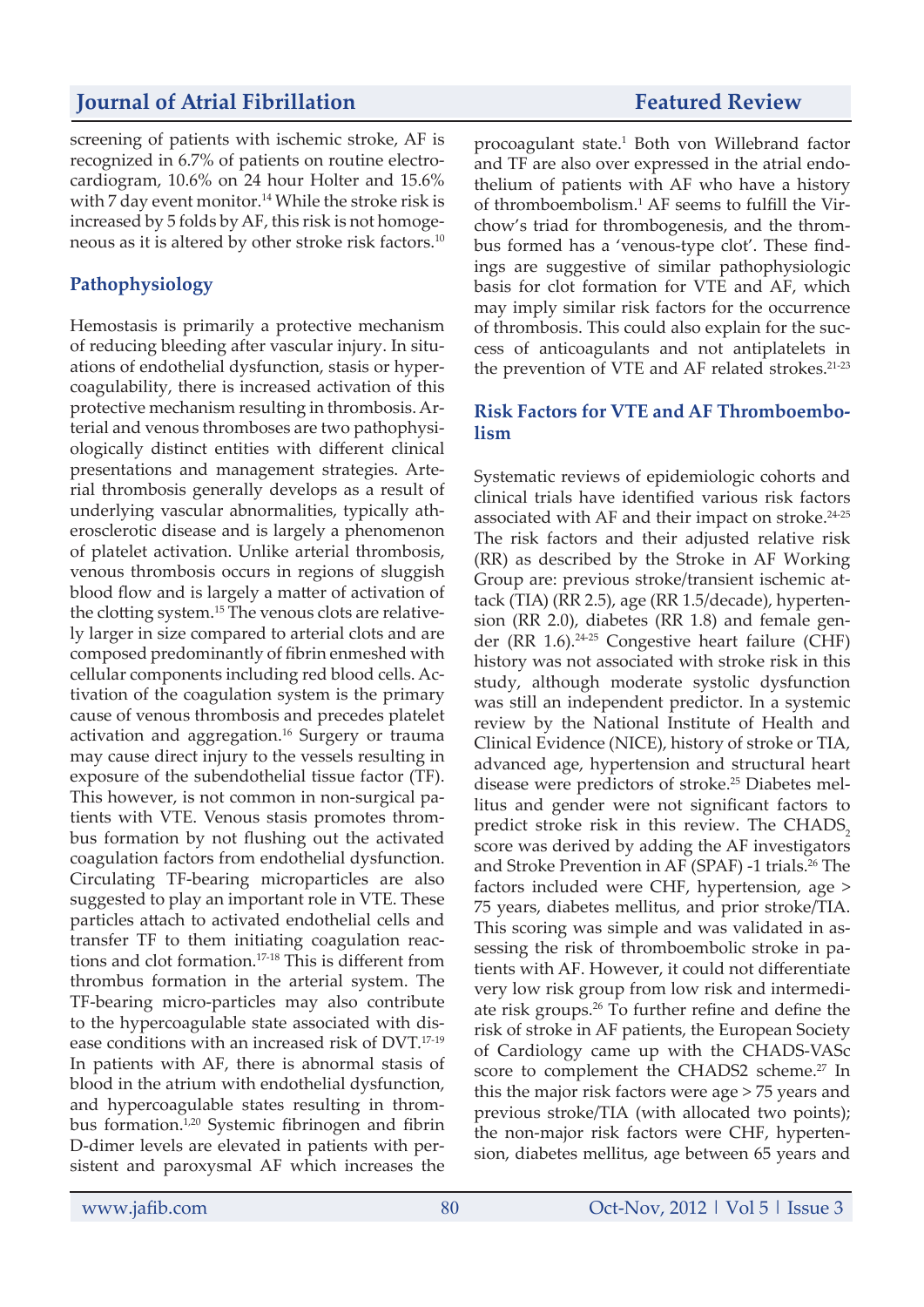75 years, vascular disease and female gender (with allocated one point for each) (see Table  $1$ ).<sup>28</sup> The CHADS-VASc score has also been well validated and is efficient in identifying patients at high and moderate risk of thromboembolic events.28-29 Absence of the risk factors as defined by the CHADS-VASc score identifies patient who are at very low risk of thromboembolism or stroke.30 In low risk

| <b>Table 1</b> | $\label{eq:3} \begin{array}{ll} \textsc{Factors and adjusted from} \textit{bombolic stroke} \\ \textsc{risks in patients with a trial fibrillation} \end{array}$<br>(CHADS-VASc scoring) |
|----------------|------------------------------------------------------------------------------------------------------------------------------------------------------------------------------------------|
|                |                                                                                                                                                                                          |

#### **Major risk factors (assigned 2 points)**

Aged  $\ge$ /= 75 years Stroke/Transient ischemic stroke

#### **Minor risk factors (assigned 1 point)**

Congestive heart failure

Hypertension Diabetes mellitus Vascular disease (prior myocardial infarct, peripheral arterial disease) Aged 65–74 years

Sex category (female gender)

| <b>Score</b>   | <b>Adjusted stroke rate</b><br>(% per year) |
|----------------|---------------------------------------------|
| $\theta$       | $0\%$                                       |
| $\mathbf{1}$   | 1.3%                                        |
| $\overline{2}$ | 2.2%                                        |
| 3              | 3.2%                                        |
| $\overline{4}$ | 4.0%                                        |
| 5              | 6.7%                                        |
| 6              | 9.8%                                        |
| 7              | 9.6%                                        |
| 8              | 6.7%                                        |
| 9              | 15.2%                                       |

Adapted from European Heart Rhythm Association Guidelines [27] and Lip GY, et al. $28$ 

patients (CHADS-VASc score = 0), the rate of thromboembolism per 100 person-years was 1.67 [95% confidence interval (CI) 1.47-1.89].<sup>30</sup> Presence of any of the minor risk factors significantly increased the risk of stroke (absolute risk 2.01; 95% CI 1.70–2.36). The negative predictive value (i.e. the percent categorized as not being at higher risk, actually being free from thromboembolism) for CHADS-VASc was 99.5% suggesting that other clinical or laboratory factors may not have significant contribution to thromboembolic risk.

VTE is a multifactorial disease with 2 or more risk factors being present at the same time.<sup>31</sup> An

overview of the risk factors for VTE is provided in Table 2.32 Genetic risk factors predisposing for VTE include deficiencies of antithrombin, protein C, protein S, and the factor V Leiden (FVL) mutation and prothrombin 20210A gene variant.<sup>33</sup> Genetic factors including variations in antithrombin, protein C, or protein S deficiencies are associated with approximately 5 to 10 fold, 4 to 6 fold and 1 to 10 fold increased risk of VTE respectively.<sup>34-35</sup> Prothrombin G20210A variant and FVL mutation are associated with 3 and 7 fold increased risk of VTE respectively.36-37 But for these genetic risk factors, there are several acquired clinical risk factors which increase the risk for VTE. The clinical risk factors include triggering factors and demographic and chronic medical conditions. The

#### **Primary (unprovoked)**

Old age (>65 years) Long-haul travel Thrombophilia (factor V Leiden or prothrombin gene mutation) Obesity Cigarette smoking Hypertension Metabolic syndrome **Secondary (provoked)** Immobilization Postoperative Trauma Oral contraceptives, pregnancy Cancer Acute medical illness (e.g. Pneumonia, congestive heart failure)

Adapted from Goldhaber SZ, et al.<sup>32</sup>

triggering factors include immobilization, plaster casts, surgery, and trauma. The demographic and medical conditions include cancer, obesity, increasing age, hormone replacement therapy and pregnancy.38 These acquired factors cause either stasis or hypercoagulability predisposing to VTE. Hospitalization is a risk factor for VTE considering that these patients are exposed to more than one acquired risk factor including immobility, cancer, surgery, CHF, infections and chronic kidney disease.<sup>39</sup>

### **Relevant Risk Factors for Similarities and Differences**

Similar to thrombosis in patients with AF, a com-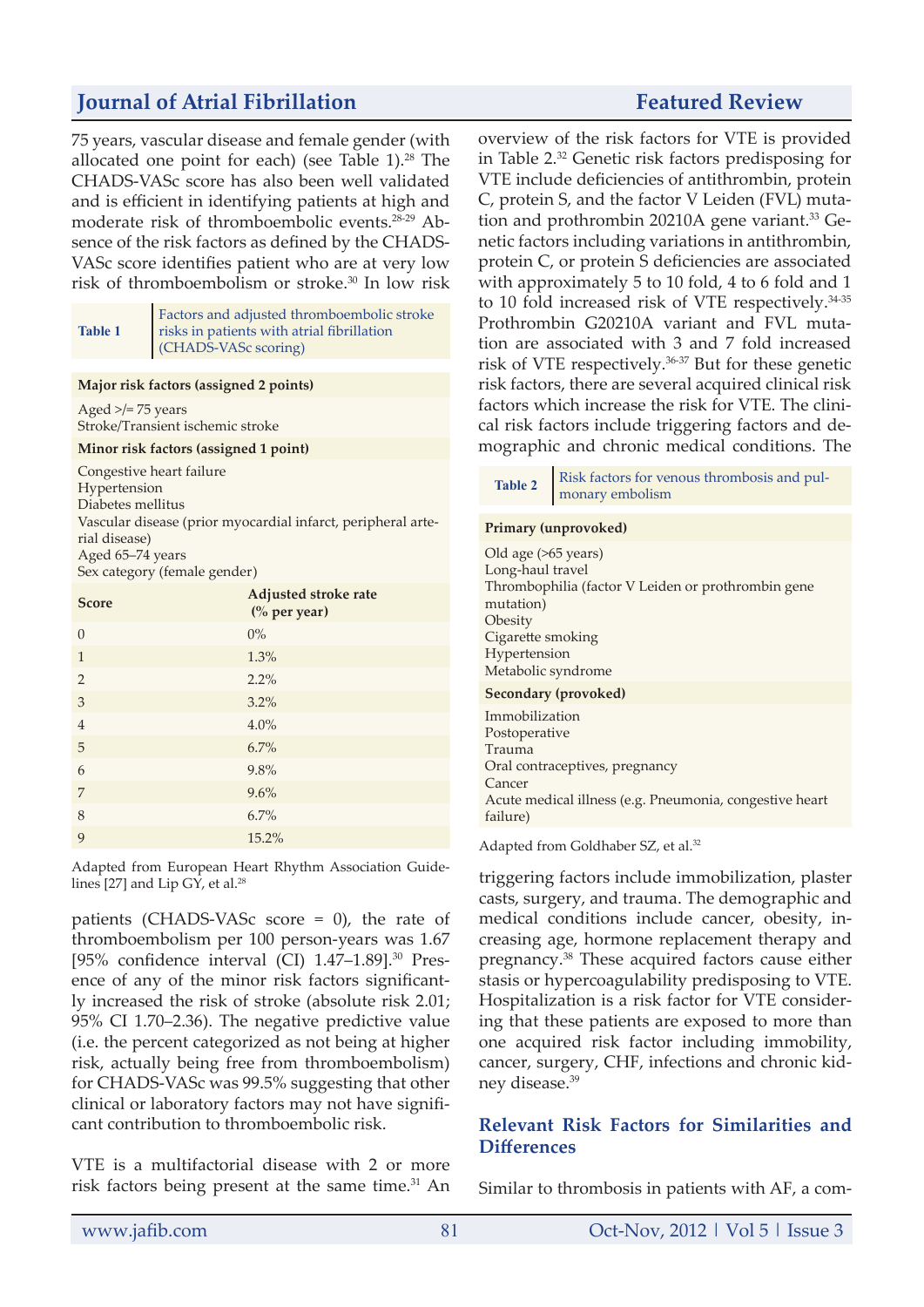bination of various risk factors increases the risk for VTE episodes. Genetic risk factors (deficiency of protein C and S, and FVL mutation), and temporary triggering risk factors (trauma, surgery, pregnancy) that predispose to the development of VTE have not been studied extensively in patients with AF. Hence these factors will not be reviewed. In our discussion we will be describing the studies which have established the role of the different risk factors (i.e. CHADS-VASc score) in assessing risk of thromboembolism in patients with AF. We will also discuss the implication of these factors in assessing VTE risk.

### a. Age

Levels of prothrombin activation fragment F1.2, an index of thrombin generation, increase with age in the general population $40-42$  suggesting an age-related prothrombotic diathesis. In patients with AF, aging is associated with left atrial (LA) enlargement, reduced left atrial appendage (LAA) flow velocity, and spontaneous echo contrast (SEC), all of which predispose to LA thrombus formation.<sup>43-45</sup> The implication of aging on risk of stroke in patients with AF has been evaluated in 17 studies.<sup>46</sup> Twelve studies found an independent effect of age on stroke risk while five studies failed to find such an association.<sup>46</sup> In the analysis of pooled data from five randomized controlled trials, the annual risk of stroke increased from 15% to 20% in patients aged <65 years and >65 years with no other risk factors and from 17% to 27% in patients with one or more risk factors for stroke.47 In this study the overall relative risk of stroke associated with every decade of life was 1.4 (95% CI 1.1-1.8). In the Framingham study, age 65 years and older was associated with a 3-fold increase in risk of stroke.<sup>48</sup>

VTE has an incidence of 1 to 2 cases per 1000 person-years, with age-dependent incidence ranging from 1 in 100000 in children to 1 in 100 in older individuals. $49-51$  VTE rises exponentially from  $\leq 5$ cases per 100000 persons in younger than 15 years age to about 500 cases (0.5%) per 100000 persons at age 80 years.<sup>6</sup> The incidence of VTE increased significantly with age in a population based study with the noted incidence of about 100 per 100000 in people aged 50 years and more than 450 per 100000 in people aged  $75$  years.<sup>52</sup> Thus, advanced age is a risk factor for thromboembolism associated with

AF as well as for development of VTE.

### b. Sex (female gender)

Women face several unique situations during their lifetime, such as pregnancy, use of oral contraceptives and hormone replacement therapies, all of which increase their risk of thromboembolism. In AF, female gender has been observed to be a significant risk factor for thromboembolic stroke in some studies $53-57$  but not in others. $58-62$  In the SPAF trial, 2012 participants given aspirin were evaluated, female gender was associated with significantly higher risk of stroke with a RR of 1.6.<sup>53</sup> Similar to this trial, the Framingham study and the AnTicoagulation and Risk factors In Atrial fibrillation (ATRIA) study noted a significantly higher incidence of stroke in women with AF with the noted RR of 1.7 and 1.6 respectively.55,63 In the AFASAK trial, female gender was not associated with occurrence of stroke. Of note, there was no association of age or left atrial size with increased incidence of stroke in this study.<sup>59</sup> Similar to this study, Aronow et al, did not find any association of gender with risk of thromboembolic stroke in elderly patients with chronic AF.<sup>61</sup>

In a Norwegian study, the incidence of first VTE events was 1.43 per 1000 person-years, with a noted slightly higher events in women than in men. $50$ Contradictory to this finding, in a communitybased study, incidence was higher for men than for women (1.14 per 1000 patient-years vs. 1.05 per 1000 patient-years).<sup>64</sup> In the Olmsted county study, the age-adjusted rates of VTE was significantly higher in males than females (130 vs. 110 per 100000 patient-years).52 In this study it was noted that the incidence of VTE in women younger than 55 years, was higher than men. This finding may be related to the differential exposure to clinical risk factors in this specific population of women (pregnancy, postpartum state, or oral contraceptive use). In a meta-analysis of 15 studies (nine randomized controlled and six prospective observational), the estimate of the RR of recurrent VTE for men was significantly higher compared to women (RR 1.6, 95% CI 1.2-2.0).<sup>65</sup> In conclusion, women younger than 55 years age are at a higher risk of VTE, but with aging the risk of VTE is similar or higher in men.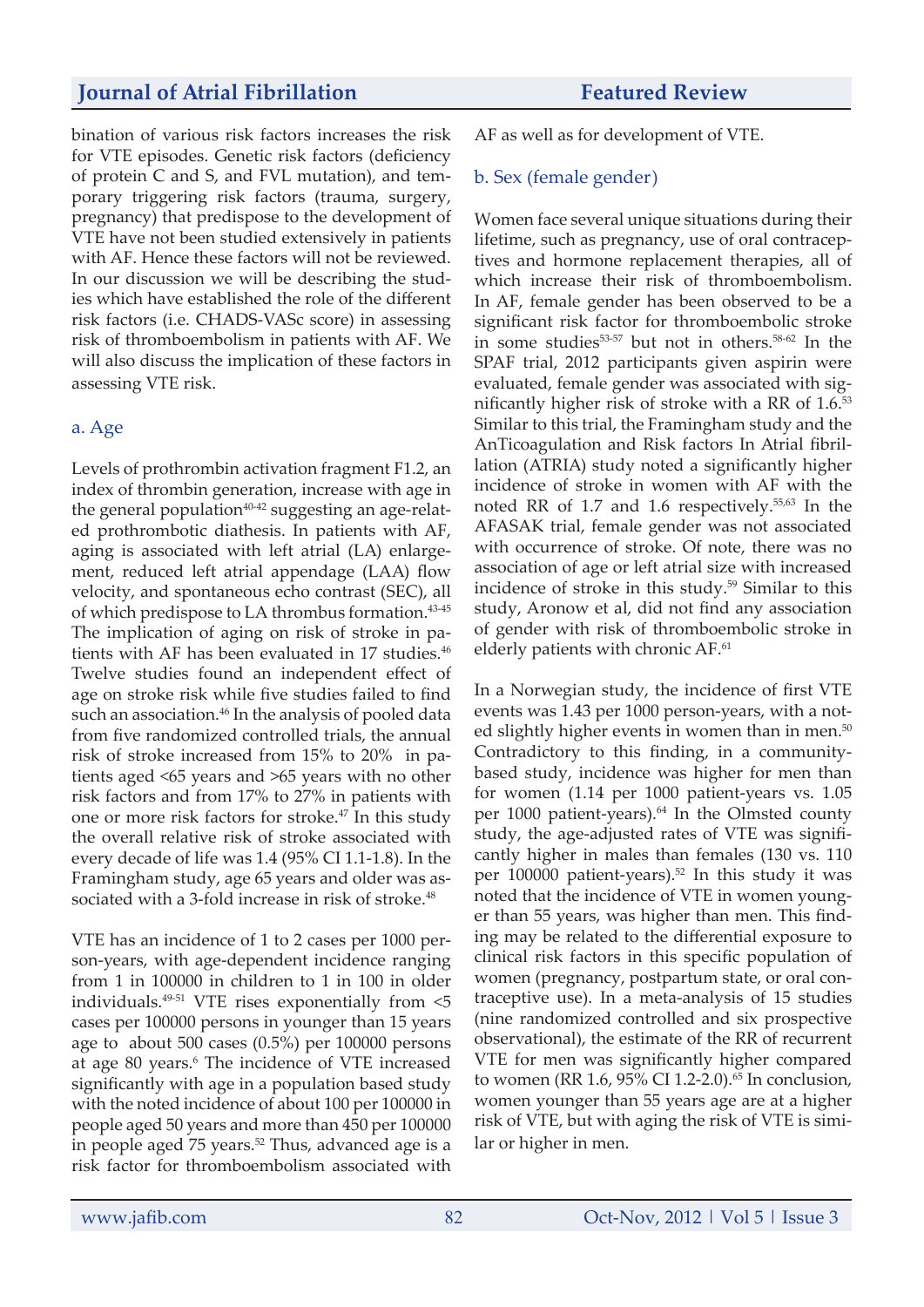#### c. Hypertension

Hypertension is a common risk factor for arterial thrombosis and also AF. Hypertension in patients with AF is associated with reduced left atrial appendage (LAA) flow velocity, spontaneous echocontrast (SEC), and thrombus formation.<sup>43,44,66</sup> Ventricular diastolic dysfunction might underlie the effect of hypertension on left atrial (LA) dynamics, but this relationship is still speculative.<sup>67-68</sup> Hypertension is an important predictor of stroke in patients with  $AF<sub>1</sub><sup>48,53-54,58,61,69-70</sup>$  especially in those with systolic blood pressure greater than 160 mm Hg.53-54,56 During a 2.0 year follow-up of patients with non-valvular AF, history of hypertension was associated with significantly higher risk of stroke with a RR of 2.0.53 In a systematic review of risk factors for stroke in patients with AF, hypertension was associated with increased risk (RR 2.0, 95% CI 1.6-2.5).<sup>24</sup>

In a study involving the population from the Atherosclerosis Risk In Communities (ARIC) and Cardiovascular Health Study (CHS) to assess the association of established risk factors of arterial thromboembolism, hypertension was not associated with VTE.71 The relative risk for VTE in patients with history of hypertension was 1.20 (95% CI 0.90-1.60) which was comparable to patients with normal blood pressures (RR 1.21 (95% CI 0.99-1.47). There was no difference when groups with systolic blood pressure less than 114 mmHg were compared with patients with systolic blood pressure between 114 and 130 mmHg and those with systolic blood pressure of more than 140 mmHg. In another study of patients with antiphospholipid syndrome, presence of hypertension increased the incidence of arterial thromboembolism but not VTE.72

#### d. Diabetes Mellitus

Diabetes mellitus has been associated with enhanced coagulation and reduced fibrinolytic potential which may contribute to thrombosis.73 In the meta-analysis of independent predictors of stroke in non-anticoagulated patient with nonvalvular AF by the Stroke Risk in AF Working Group, seven studies were assessed.<sup>24</sup> Diabetes was present in 15% of the study cohorts and was an independent risk factor for stroke. (RR 1.7, 95% CI 1.4-2.0).<sup>24</sup> Studies indicate that the reduction in stroke among warfarin-treated patients with diabetes was below average.<sup>74-75</sup>

In a study of assessing the association of traditional cardiovascular risk factors on occurrence of VTE, diabetes and obesity were each associated with significant increase in events even in age, race and sex adjusted models.71 In this study the incidence of VTE increased from 0.83 events per 1000 person-years in non-diabetics to 2.12 events per 1000 person-years among diabetics (RR 1.70, 95% CI: 1.20-2.40).<sup>71</sup> On adjusting for body mass index (BMI), diabetes still persisted to be significantly associated with VTE though the risk for events was attenuated (HR 1.46, 95% CI 1.03-2.05). Diabetic patients also had higher secondary events of VTE as compared to patients with idiopathic VTE (HR 1.62 vs. 1.27 respectively).

#### e. Congestive Heart Failure

CHF is a prothrombotic state resulting from impaired blood flow due to poor myocardial contraction. This is compounded by endothelial dysfunction, abundance of adhesion molecules and an imbalance of procoagulants and anticoagulants.<sup>76</sup> Patients with CHF have abnormally elevated von Willebrand factor levels, soluble thrombomodulin (indexes of endothelial damage/dysfunction) and soluble E-selectin (an index of endothelial activation). $8$  It is well established that AF and CHF are inter-related in a varieties of ways with each predisposing to the occurrence of other. In regards to the risk of stroke in patients with both AF and CHF, there are different studies noting variable association. In the SPAF trial, recent (within 3 months) history of CHF was independently associated with a substantial risk for thromboembolism (greater than  $7\%$  per year). $69$  In contrast to this study, the Embolism in Left Atrial Thrombi (ELAT) study did not find an association of CHF with occurrence of stroke. However, in this study there was significant relation of CHF with all cause mortality.<sup>77</sup> In the Stroke in AF Working Group assessment, CHF was not significantly associated with stroke. The presence of moderate systolic left ventricular dysfunction was still an independent marker.24 In the National Institute for Health and Clinical Evidence (NICE) review, structural heart disease was independently associated with stroke occurrence.25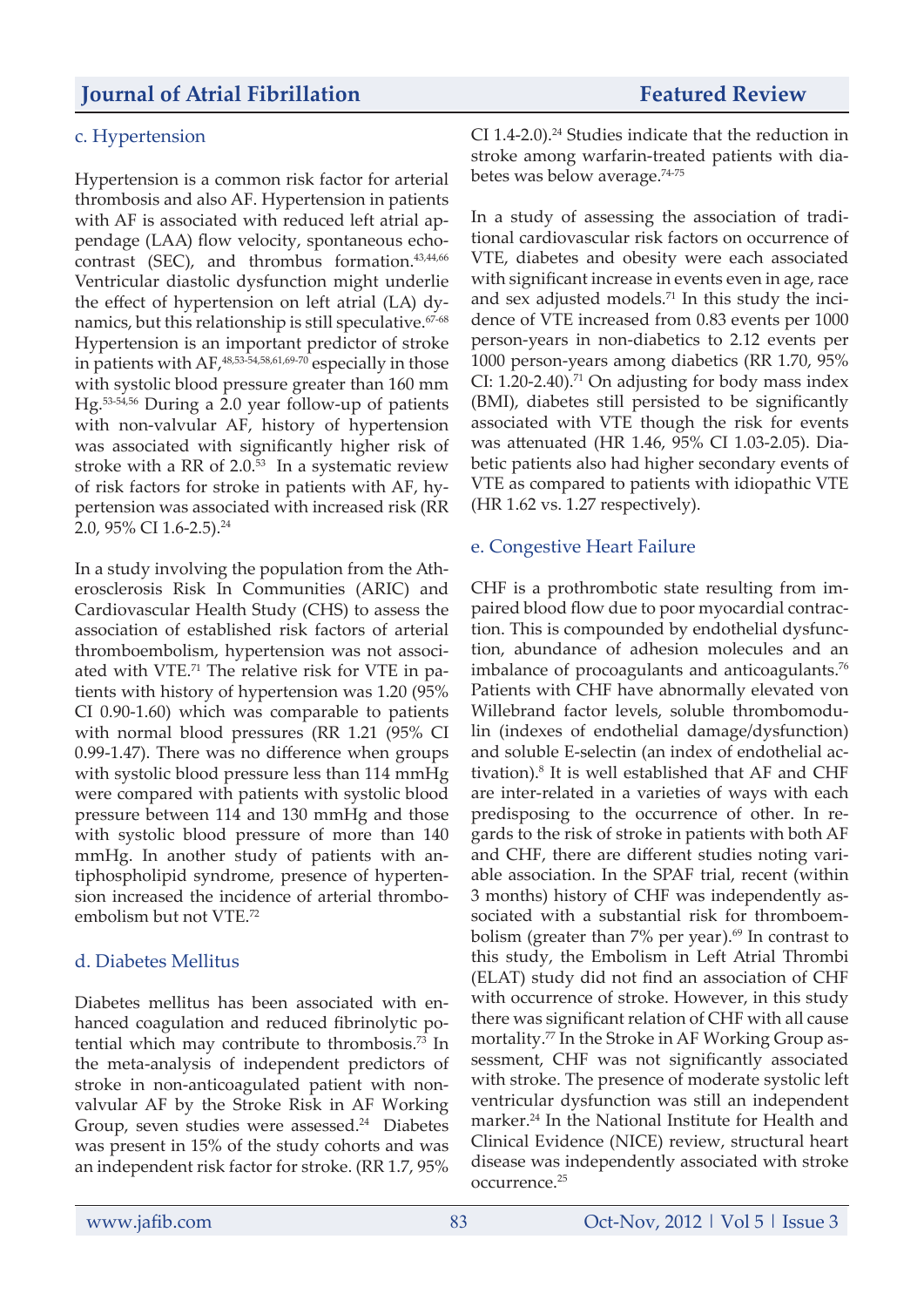Stasis of blood in the lower extremities in patients with CHF activates coagulation system, leading to fibrin formation which results in thrombus formation in the extremities. The reported incidence of DVT in patients with CHF ranges from 1% to 59% and that for PE from 1% to 39%.3,78-81 In a review of the US National Hospital Discharge Survey, the incidence of PE and DVT were significantly higher in patients with diagnosis of CHF than those without CHF. The noted relative risks of 2.15 and 1.21 respectively.82 In a study addressing the out-patient risk, CHF was an independent risk factor for VTE with an adjusted OR of 2.6 (95% CI, 1.4-4.7).<sup>83</sup>

## f. Stroke

Stroke is a consequence of a prothrombotic state resulting in occlusion of the cerebral arteries. Stroke is the most feared complication of AF. History of stroke/TIA in turn increases events of thromboembolism associated with AF and hence secondary event of strokes. Several studies have found a previous history of stroke or TIA to be a significant independent risk factor for secondary stroke.<sup>53-55,62,69</sup> AF increases the risk of stroke by five-fold, and the use of anticoagulation reduces this risk by twothirds whilst antiplatelet therapy reduces stroke by one-fifth.84-85 In a systematic evaluation of risks, prior stroke/TIA had the higher risk association for stroke occurrence in patients with AF (RR 2.5, 95% CI: 1.8-3.5).<sup>24</sup> Stroke patients are at high risk for VTE due to immobility caused by stroke.

Patients with stroke have several related risk factors including immobility, hypertension, diabetes, hospitalization which increase the incidence of VTE. The incidence of DVT within the first 2 weeks after stroke ranges from 10% to 75%, depending on the diagnostic method and timing of evaluation.<sup>86</sup> In patients with acute hemiplegic stroke, the incidence of DVT is approximately 50% within 2 weeks in the absence of prophylaxis.<sup>87</sup> In another study, among patients who were not on any prophylactic precautions, the incidence of DVT was found to be 53% in the paralyzed leg and 5% in the non-paralyzed leg.<sup>88</sup> In a MRI based direct thrombus imaging study, of the 102 unselected patients with acute ischemic stroke, the prevalence of all VTE, DVT, and PE after 21 days were 40%, 18%, and 12% respectively.<sup>89</sup> In this study, non-ambulatory status of patients around the time of admission to the hospital was found to predict higher

risk of VTE. In the International Stroke Trial (IST), the incidence of PE in patients with stroke was 0.8% at 2 weeks in patients not receiving heparin prophylaxis and 0.5% in patients receiving heparin prophylaxis.90 This relatively lower incidence of PE reported in the IST study could be due to under-reporting or to early mobilization of patients not described in the study.

## g. Vascular disease

Patients with peripheral vascular disease have other risk factors for the thromboembolism which include hypertension, diabetes, myocardial infarction and structural heart disease. These factors have been associated with VTE and also thromboembolism with AF. Peripheral arterial disease confers a poor prognosis in patients with AF. They have high rates of mortality, cardiovascular events, and stroke. $91-93$  Lin et al $94$  in their nationwide cohort study found that peripheral artery disease was an independent predictor of stroke among non-anticoagulated AF patients, with odds ratio of 1.8 (95% CI, 1.2-2.8). Vascular disease, including peripheral artery disease, was also a risk factor of subsequent stroke in AF patients age <65 years in the Loire Valley Atrial Fibrillation Project,<sup>95</sup> and peripheral artery disease was an independent predictor of stroke and death in the Danish Diet, Cancer, and Health Study.<sup>96</sup> Rasmussen et al found an incidence rate of stroke at 1-year follow-up of 10.9 per 100 person-years in patients with new-onset AF and peripheral artery disease, vs. a rate of 4.6 in new-onset AF patients without vascular disease.96 In a Danish nationwide cohort study, the presence of vascular disease also increased the risk of thromboembolism significantly at 5 and 10 years of follow-up, with hazard ratios (HRs) of 2.04 and 2.22, respectively. $30$ 

In a small observation study of 176 patients, there was noted significantly higher incidence of DVT in patients admitted for arteriography, angioplasty or arterial reconstruction surgeries when compared to control patients without peripheral vascular disease.<sup>97</sup> In review of a large US healthcare claims database of hospitalized medically ill patients of age > 40 years age, a diagnosis of peripheral arterial disease at index admission was significantly associated with incidence of venous thromboembolism within 90 days of hospital admission (HR 1.68, 95% CI 1.28-2.21).<sup>98</sup>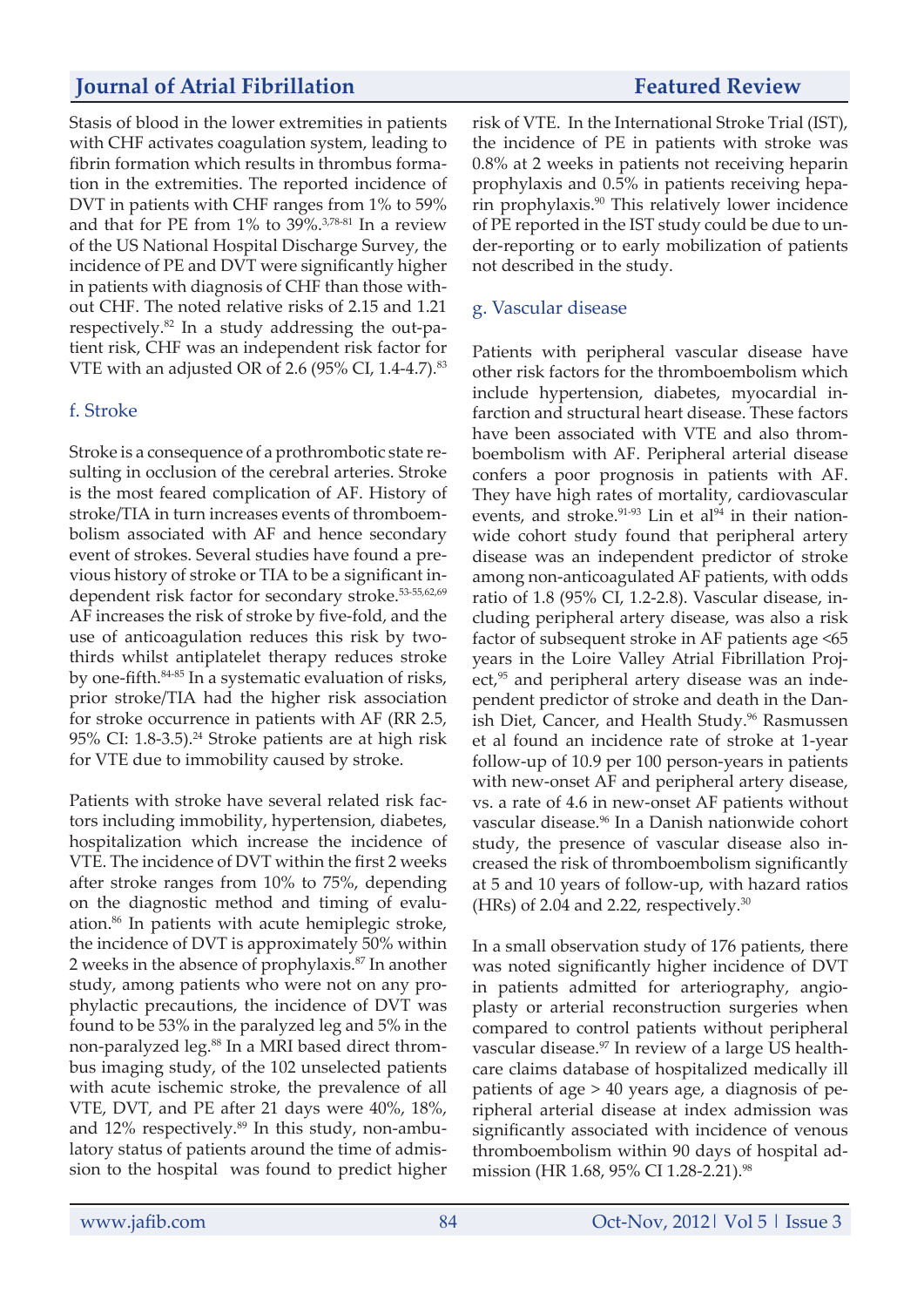## **CHAD-VASc Risk Factors and VTE**

Of the CHAD-VaSc risk factors, five appear to be associated with the occurrence of VTE; these include age, CHF, diabetes, stroke and peripheral vascular disease. Patients aged over 75 years have a 5 fold increased risk when compared to patients aged <50 years. CHF also increases the incidence of VTE. The OR of DVT and PE in patients with CHF is 2.15 and 1.21 respectively. Diabetes has been noted to increase the incidence of VTE by 2 fold. Similarly, stroke significantly increases the risk of VTE. The noted incidence of DVT in patients with stroke ranges from 10% to 75%. After an index hospital admission for peripheral arterial disease, higher incidence of DVT was noted within 90 days with HR of 1.68 for the occurrence of VTE. As far as gender is concerned, women younger than 55 years of age are at a higher risk of VTE, but after 55 years, the risk of VTE is similar or higher in men. Hypertension does not seem to predispose to the development of VTE.

## **Conclusions**

AF and VTE are two common medical conditions associated with significant morbidity and mortality. They share a similar pathophysiology for the development of thrombus and management with anticoagulants. The CHADS-VASc risk factors have been well validated in assessing the risk of thromboembolism associated with AF. Considering the similarities of AF and VTE, these factors may have a role in risk assessment of VTE. Though risk factors including age, CHF, diabetes, stroke and peripheral vascular disease predispose to the development of both conditions; factors including hypertension and sex have differential association with the two conditions. The studies in general have not been exclusively directed to assess the CHADS-VASc score risk factors on incidence of VTE and hence further studies are needed to specifically delineate these factors and the use of CHADS-VASc score for risk assessment of VTE.

## **Disclosures**

No disclosures relevant to this article were made by the authors.

## **References**

1. Watson T, Shantsila E, Lip GY. Mechanisms of thrombogenesis in atrial fibrillation: Virchow's triad revisited. Lancet. 2009;373:155-66.

2. Noel P, Gregoire F, Capon A, Lehert P. Atrial fibrillation as a risk factor for deep venous thrombosis and pulmonary emboli in stroke patients. Stroke. 1991;22:760-2.

3. Anderson FA, Jr., Wheeler HB, Goldberg RJ, Hosmer DW, Patwardhan NA, Jovanovic B, et al. A population-based perspective of the hospital incidence and case-fatality rates of deep vein thrombosis and pulmonary embolism. The Worcester DVT Study. Arch Intern Med. 1991;151:933-8.

4. Dalen JE, Alpert JS. Natural history of pulmonary embolism. Prog Cardiovasc Dis. 1975;17:259-70.

5. Clagett GP, Anderson FA, Jr., Heit J, Levine MN, Wheeler HB. Prevention of venous thromboembolism. Chest. 1995;108:312S-34S.

6. White RH. The epidemiology of venous thromboembolism. Circulation. 2003;107:I4-8.

7. Garg K, Keith RL, Byers T, Kelly K, Kerzner AL, Lynch DA, et al. Randomized controlled trial with low-dose spiral CT for lung cancer screening: feasibility study and preliminary results. Radiology. 2002;225:506-10.

8. Goldhaber SZ, Visani L, De Rosa M. Acute pulmonary embolism: clinical outcomes in the International Cooperative Pulmonary Embolism Registry (ICOPER). Lancet. 1999;353:1386-9.

9. Spencer FA, Goldberg RJ, Lessard D, Reed G, Emery C, Gore JM, et al. Factors associated with adverse outcomes in outpatients presenting with pulmonary embolism: the Worcester Venous Thromboembolism Study. Circ Cardiovasc Qual Outcomes. 2010;3:390-4.

10. Lip GY, Lim HS. Atrial fibrillation and stroke prevention. Lancet Neurol. 2007;6:981-93.

11. Rosamond W, Flegal K, Friday G, Furie K, Go A, Greenlund K, et al. Heart disease and stroke statistics--2007 update: a report from the American Heart Association Statistics Committee and Stroke Statistics Subcommittee. Circulation. 2007;115:e69-171.

12. Feinberg WM, Blackshear JL, Laupacis A, Kronmal R, Hart RG. Prevalence, age distribution, and gender of patients with atrial fibrillation. Analysis and implications. Arch Intern Med. 1995;155:469-73.

13. Miyasaka Y, Barnes ME, Gersh BJ, Cha SS, Bailey KR, Abhayaratna WP, et al. Secular trends in incidence of atrial fibrillation in Olmsted County, Minnesota, 1980 to 2000, and implications on the projections for future prevalence. Circulation. 2006;114:119-25.

14. Jabaudon D, Sztajzel J, Sievert K, Landis T, Sztajzel R. Usefulness of ambulatory 7-day ECG monitoring for the detection of atrial fibrillation and flutter after acute stroke and transient ischemic attack. Stroke. 2004;35:1647-51.

15. Kroegel C, Reissig A. Principle mechanisms underlying venous thromboembolism: epidemiology, risk factors, pathophysiology and pathogenesis. Respiration. 2003;70:7-30.

16. Lopez JA, Kearon C, Lee AY. Deep venous thrombosis. Hematology Am Soc Hematol Educ Program. 2004:439-56.

17. Furie B, Furie BC. Mechanisms of thrombus formation. N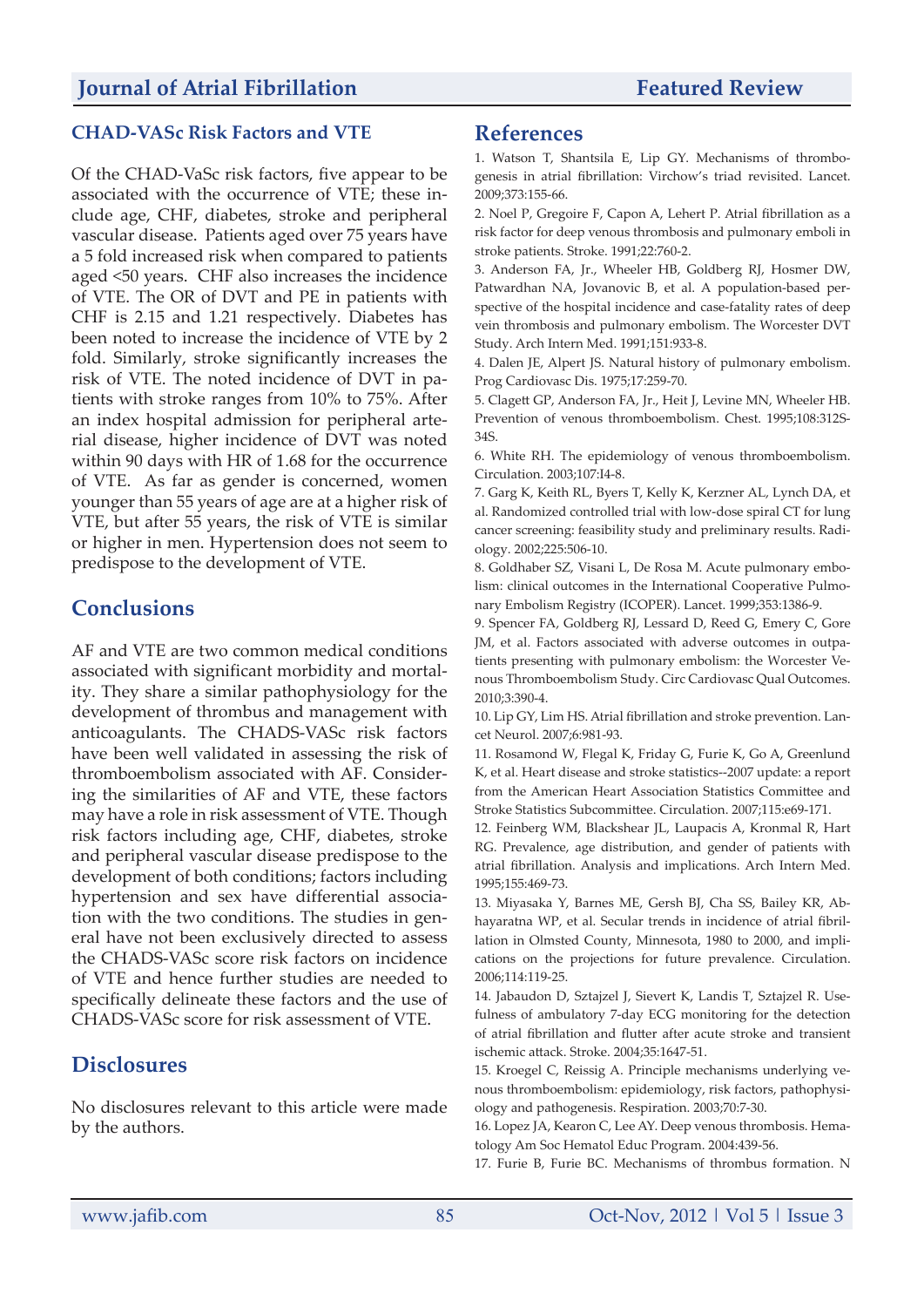Engl J Med. 2008;359:938-49.

18. Esmon CT. Crosstalk between inflammation and thrombosis. Maturitas. 2008;61:122-31.

19. Esmon CT. Basic mechanisms and pathogenesis of venous thrombosis. Blood Rev. 2009;23:225-9.

20. Fuster V, Ryden LE, Asinger RW, Cannom DS, Crijns HJ, Frye RL, et al. ACC/AHA/ESC guidelines for the management of patients with atrial fibrillation. A report of the American College of Cardiology/American Heart Association Task Force on Practice Guidelines and the European Society of Cardiology Committee for Practice Guidelines and Policy Conferences (Committee to develop guidelines for the management of patients with atrial fibrillation) developed in collaboration with the North American Society of Pacing and Electrophysiology. Eur Heart J. 2001;22:1852-923.

21. Geerts WH, Bergqvist D, Pineo GF, Heit JA, Samama CM, Lassen MR, et al. Prevention of venous thromboembolism: American College of Chest Physicians Evidence-Based Clinical Practice Guidelines (8th Edition). Chest. 2008;133:381S-453S.

22. Singer DE, Albers GW, Dalen JE, Go AS, Halperin JL, Manning WJ. Antithrombotic therapy in atrial fibrillation: the Seventh ACCP Conference on Antithrombotic and Thrombolytic Therapy. Chest. 2004;126:429S-56S.

23. Buller HR, Agnelli G, Hull RD, Hyers TM, Prins MH, Raskob GE. Antithrombotic therapy for venous thromboembolic disease: the Seventh ACCP Conference on Antithrombotic and Thrombolytic Therapy. Chest. 2004;126:401S-28S.

24. Independent predictors of stroke in patients with atrial fibrillation: a systematic review. Neurology. 2007;69:546-54.

25. Hughes M, Lip GY. Stroke and thromboembolism in atrial fibrillation: a systematic review of stroke risk factors, risk stratification schema and cost effectiveness data. Thromb Haemost. 2008;99:295-304.

26. Gage BF, Waterman AD, Shannon W, Boechler M, Rich MW, Radford MJ. Validation of clinical classification schemes for predicting stroke: results from the National Registry of Atrial Fibrillation. JAMA. 2001;285:2864-70.

27. Camm AJ, Kirchhof P, Lip GY, Schotten U, Savelieva I, Ernst S, et al. Guidelines for the management of atrial fibrillation: the Task Force for the Management of Atrial Fibrillation of the European Society of Cardiology (ESC). Eur Heart J. 2010;31:2369-429. 28. Lip GY, Nieuwlaat R, Pisters R, Lane DA, Crijns HJ. Refining clinical risk stratification for predicting stroke and thromboembolism in atrial fibrillation using a novel risk factor-based approach: the euro heart survey on atrial fibrillation. Chest. 2010;137:263-72. 29. Van Staa TP, Setakis E, Di Tanna GL, Lane DA, Lip GY. A comparison of risk stratification schemes for stroke in 79,884 atrial fibrillation patients in general practice. J Thromb Haemost. 2011;9:39-48.

30. Olesen JB, Lip GY, Hansen ML, Hansen PR, Tolstrup JS, Lindhardsen J, et al. Validation of risk stratification schemes for predicting stroke and thromboembolism in patients with atrial fibrillation: nationwide cohort study. BMJ. 2011;342:d124.

31. Rosendaal FR. Venous thrombosis: a multicausal disease. Lancet. 1999;353:1167-73.

32. Goldhaber SZ, Bounameaux H. Pulmonary embolism and deep vein thrombosis. Lancet. 2012;379:1835-46.

33. Cushman M. Epidemiology and risk factors for venous thrombosis. Semin Hematol. 2007;44:62-9.

34. Koster T, Rosendaal FR, Briet E, van der Meer FJ, Colly LP, Trienekens PH, et al. Protein C deficiency in a controlled series of unselected outpatients: an infrequent but clear risk factor for venous thrombosis (Leiden Thrombophilia Study). Blood. 1995;85:2756-61.

35. Middeldorp S, van Hylckama Vlieg A. Does thrombophilia testing help in the clinical management of patients? Br J Haematol. 2008;143:321-35.

36. Bertina RM, Koeleman BP, Koster T, Rosendaal FR, Dirven RJ, de Ronde H, et al. Mutation in blood coagulation factor V associated with resistance to activated protein C. Nature. 1994;369:64-7. 37. Poort SR, Rosendaal FR, Reitsma PH, Bertina RM. A common genetic variation in the 3'-untranslated region of the prothrombin gene is associated with elevated plasma prothrombin levels and an increase in venous thrombosis. Blood. 1996;88:3698-703.

38. Smalberg JH, Kruip MJ, Janssen HL, Rijken DC, Leebeek FW, de Maat MP. Hypercoagulability and hypofibrinolysis and risk of deep vein thrombosis and splanchnic vein thrombosis: similarities and differences. Arterioscler Thromb Vasc Biol. 2011;31:485- 93.

39. Heit JA, O'Fallon WM, Petterson TM, Lohse CM, Silverstein MD, Mohr DN, et al. Relative impact of risk factors for deep vein thrombosis and pulmonary embolism: a population-based study. Arch Intern Med. 2002;162:1245-8.

40. Cushman M, Psaty BM, Macy E, Bovill EG, Cornell ES, Kuller LH, et al. Correlates of thrombin markers in an elderly cohort free of clinical cardiovascular disease. Arterioscler Thromb Vasc Biol. 1996;16:1163-9.

41. Hursting MJ, Stead AG, Crout FV, Horvath BZ, Moore BM. Effects of age, race, sex, and smoking on prothrombin fragment 1.2 in a healthy population. Clin Chem. 1993;39:683-6.

42. Lowe GD, Rumley A, Woodward M, Morrison CE, Philippou H, Lane DA, et al. Epidemiology of coagulation factors, inhibitors and activation markers: the Third Glasgow MONICA Survey. I. Illustrative reference ranges by age, sex and hormone use. Br J Haematol. 1997;97:775-84.

43. Goldman ME, Pearce LA, Hart RG, Zabalgoitia M, Asinger RW, Safford R, et al. Pathophysiologic correlates of thromboembolism in nonvalvular atrial fibrillation: I. Reduced flow velocity in the left atrial appendage (The Stroke Prevention in Atrial Fibrillation [SPAF-III] study). J Am Soc Echocardiogr. 1999;12:1080- 7.

44. Asinger RW, Koehler J, Pearce LA, Zabalgoitia M, Blackshear JL, Fenster PE, et al. Pathophysiologic correlates of thromboembolism in nonvalvular atrial fibrillation: II. Dense spontaneous echocardiographic contrast (The Stroke Prevention in Atrial Fibrillation [SPAF-III] study). J Am Soc Echocardiogr. 1999;12:1088- 96.

45. Dittrich HC, Pearce LA, Asinger RW, McBride R, Webel R, Zabalgoitia M, et al. Left atrial diameter in nonvalvular atrial fibrillation: An echocardiographic study. Stroke Prevention in Atrial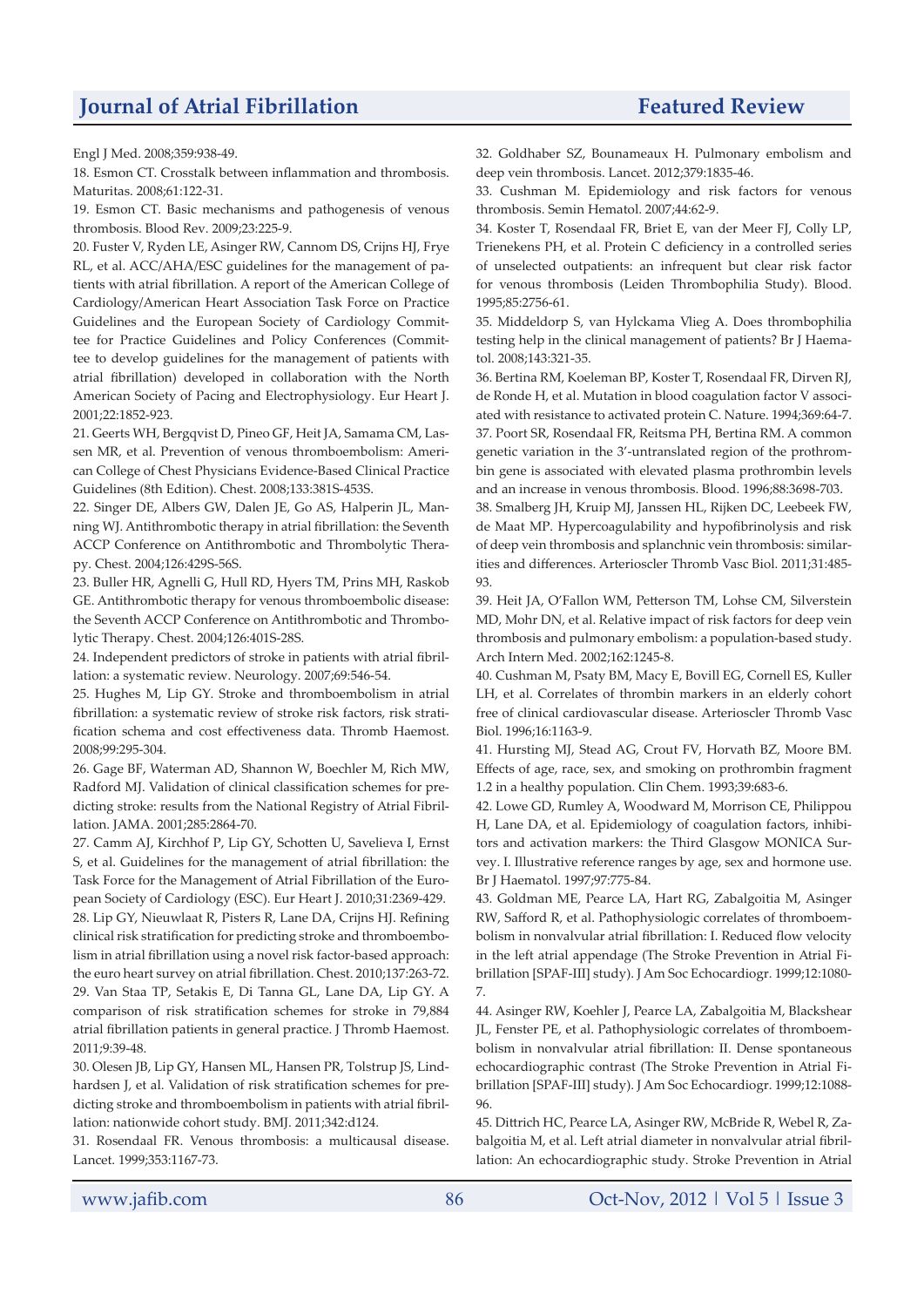Fibrillation Investigators. Am Heart J. 1999;137:494-9.

46. Marinigh R, Lip GY, Fiotti N, Giansante C, Lane DA. Age as a risk factor for stroke in atrial fibrillation patients implications for thromboprophylaxis: Implications for thromboprophylaxis. J Am Coll Cardiol. 2010;56:827-37.

47. Risk factors for stroke and efficacy of antithrombotic therapy in atrial fibrillation. Analysis of pooled data from five randomized controlled trials. Arch Intern Med. 1994;154:1449-57.

48. Moulton AW, Singer DE, Haas JS. Risk factors for stroke in patients with nonrheumatic atrial fibrillation: a case-control study. Am J Med. 1991;91:156-61.

49. Heit JA. Venous thromboembolism: disease burden, outcomes and risk factors. J Thromb Haemost. 2005;3:1611-7.

50. Naess IA, Christiansen SC, Romundstad P, Cannegieter SC, Rosendaal FR, Hammerstrom J. Incidence and mortality of venous thrombosis: a population-based study. J Thromb Haemost. 2007;5:692-9.

51. Oger E. Incidence of venous thromboembolism: a communitybased study in Western France. EPI-GETBP Study Group. Groupe d'Etude de la Thrombose de Bretagne Occidentale. Thromb Haemost. 2000;83:657-60.

52. Silverstein MD, Heit JA, Mohr DN, Petterson TM, O'Fallon WM, Melton LJ, 3rd. Trends in the incidence of deep vein thrombosis and pulmonary embolism: a 25-year population-based study. Arch Intern Med. 1998;158:585-93.

53. Hart RG, Pearce LA, McBride R, Rothbart RM, Asinger RW. Factors associated with ischemic stroke during aspirin therapy in atrial fibrillation: analysis of 2012 participants in the SPAF I-III clinical trials. The Stroke Prevention in Atrial Fibrillation (SPAF) Investigators. Stroke. 1999;30:1223-9.

54. Hart RG, Pearce LA, Rothbart RM, McAnulty JH, Asinger RW, Halperin JL. Stroke with intermittent atrial fibrillation: incidence and predictors during aspirin therapy. Stroke Prevention in Atrial Fibrillation Investigators. J Am Coll Cardiol. 2000;35:183-7.

55. Wang TJ, Massaro JM, Levy D, Vasan RS, Wolf PA, D'Agostino RB, et al. A risk score for predicting stroke or death in individuals with new-onset atrial fibrillation in the community: the Framingham Heart Study. JAMA. 2003;290:1049-56.

56. van Latum JC, Koudstaal PJ, Venables GS, van Gijn J, Kappelle LJ, Algra A. Predictors of major vascular events in patients with a transient ischemic attack or minor ischemic stroke and with nonrheumatic atrial fibrillation. European Atrial Fibrillation Trial (EAFT) Study Group. Stroke. 1995;26:801-6.

57. Cabin HS, Clubb KS, Hall C, Perlmutter RA, Feinstein AR. Risk for systemic embolization of atrial fibrillation without mitral stenosis. Am J Cardiol. 1990;65:1112-6.

58. Patients with nonvalvular atrial fibrillation at low risk of stroke during treatment with aspirin: Stroke Prevention in Atrial Fibrillation III Study. The SPAF III Writing Committee for the Stroke Prevention in Atrial Fibrillation Investigators. JAMA. 1998;279:1273- 7.

59. Petersen P, Kastrup J, Helweg-Larsen S, Boysen G, Godtfredsen J. Risk factors for thromboembolic complications in chronic atrial fibrillation. The Copenhagen AFASAK study. Arch Intern Med. 1990;150:819-21.

60. Nakagami H, Yamamoto K, Ikeda U, Mitsuhashi T, Goto T, Shimada K. Mitral regurgitation reduces the risk of stroke in patients with nonrheumatic atrial fibrillation. Am Heart J. 1998;136:528-32.

61. Aronow WS, Gutstein H, Hsieh FY. Risk factors for thromboembolic stroke in elderly patients with chronic atrial fibrillation. Am J Cardiol. 1989;63:366-7.

62. Aronow WS, Ahn C, Kronzon I, Gutstein H. Risk factors for new thromboembolic stroke in patients > or = 62 years of age with chronic atrial fibrillation. Am J Cardiol. 1998;82:119-21.

63. Fang MC, Singer DE, Chang Y, Hylek EM, Henault LE, Jensvold NG, et al. Gender differences in the risk of ischemic stroke and peripheral embolism in atrial fibrillation: the AnTicoagulation and Risk factors In Atrial fibrillation (ATRIA) study. Circulation. 2005;112:1687-91.

64. Heit JA. The epidemiology of venous thromboembolism in the community. Arterioscler Thromb Vasc Biol. 2008;28:370-2.

65. McRae S, Tran H, Schulman S, Ginsberg J, Kearon C. Effect of patient's sex on risk of recurrent venous thromboembolism: a meta-analysis. Lancet. 2006;368:371-8.

66. Zabalgoitia M, Halperin JL, Pearce LA, Blackshear JL, Asinger RW, Hart RG. Transesophageal echocardiographic correlates of clinical risk of thromboembolism in nonvalvular atrial fibrillation. Stroke Prevention in Atrial Fibrillation III Investigators. J Am Coll Cardiol. 1998;31:1622-6.

67. Dreslinski GR, Frohlich ED, Dunn FG, Messerli FH, Suarez DH, Reisin E. Echocardiographic diastolic ventricular abnormality in hypertensive heart disease: atrial emptying index. Am J Cardiol. 1981;47:1087-90.

68. Frohlich ED, Apstein C, Chobanian AV, Devereux RB, Dustan HP, Dzau V, et al. The heart in hypertension. N Engl J Med. 1992;327:998-1008.

69. Predictors of thromboembolism in atrial fibrillation: I. Clinical features of patients at risk. The Stroke Prevention in Atrial Fibrillation Investigators. Ann Intern Med. 1992;116:1-5.

70. Seidl K, Hauer B, Schwick NG, Zellner D, Zahn R, Senges J. Risk of thromboembolic events in patients with atrial flutter. Am J Cardiol. 1998;82:580-3.

71. Tsai AW, Cushman M, Rosamond WD, Heckbert SR, Polak JF, Folsom AR. Cardiovascular risk factors and venous thromboembolism incidence: the longitudinal investigation of thromboembolism etiology. Arch Intern Med. 2002;162:1182-9.

72. Erkan D, Yazici Y, Peterson MG, Sammaritano L, Lockshin MD. A cross-sectional study of clinical thrombotic risk factors and preventive treatments in antiphospholipid syndrome. Rheumatology (Oxford). 2002;41:924-9.

73 MacCallum PK, Meade TW. Haemostatic function, arterial disease and the prevention of arterial thrombosis. Baillieres Best Pract Res Clin Haematol. 1999;12:577-99.

74. Go AS, Reed GL, Hylek EM, Phillips KA, Liu L, Henault LE, et al. Factor V Leiden and risk of ischemic stroke in nonvalvular atrial fibrillation: the AnTicoagulation and Risk Factors in Atrial Fibrillation (ATRIA) Study. J Thromb Thrombolysis. 2003;15:41- 6.

75. van Walraven C, Hart RG, Singer DE, Laupacis A, Connolly